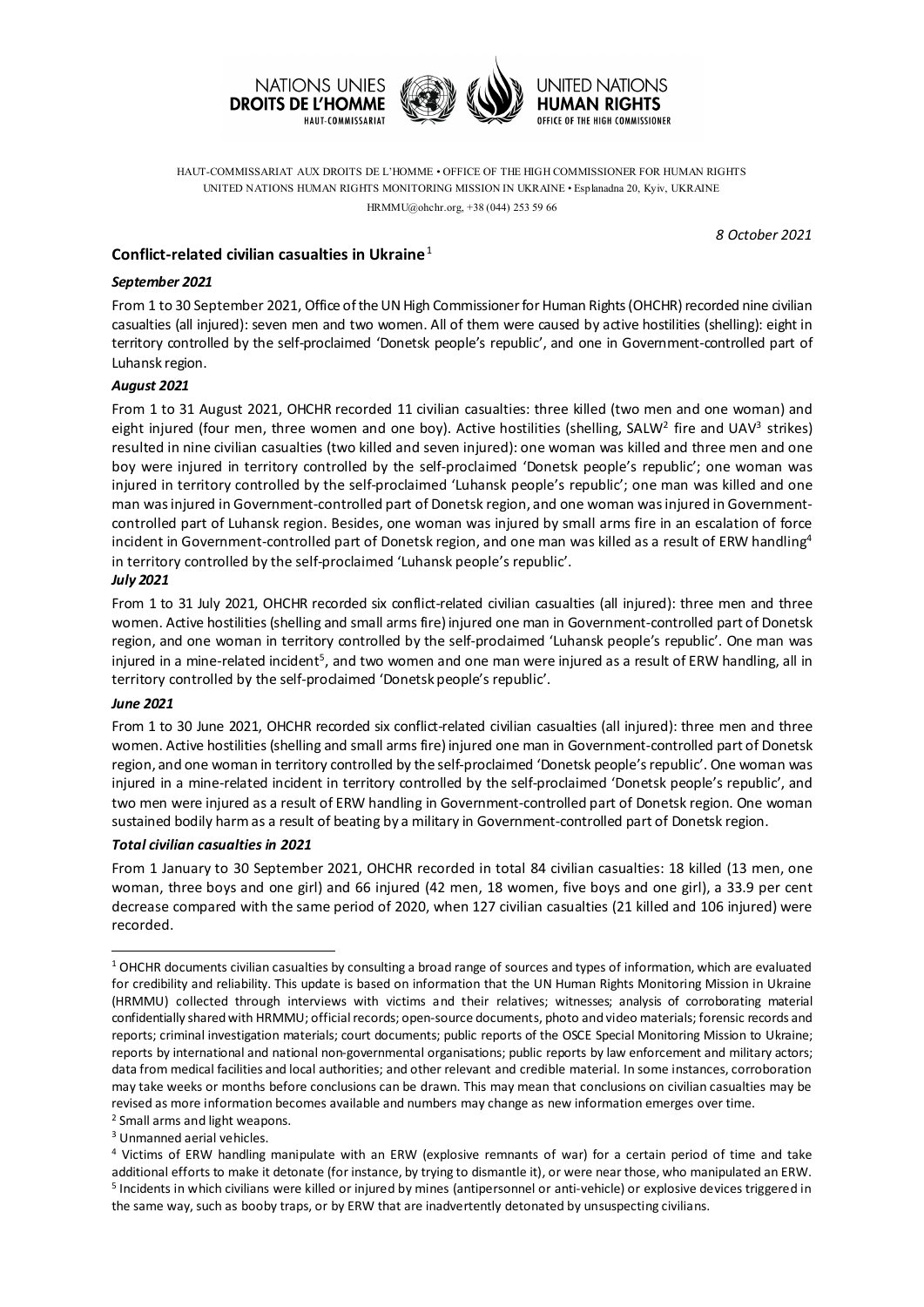

-



#### *Total civilian casualties from 1 January 2018 to 30 September 2021, per month*



## *Civilian casualties resulting from active hostilities in 2021*

From 1 January to 30 September 2021, OHCHR recorded civilian casualties caused by active hostilities: seven killed and 26 injured, a 51.5 per cent decrease compared with the same period of 2020 (eight killed and 60 injured).

During the 12 months after 27 July 2020<sup>6</sup>, the number of civilian casualties caused by active hostilities (16: five killed and 11 injured) was 82.8 per cent lower compared with the 12 months before (93: nine killed and 84 injured). In August and September 2021, the numbers of civilian casualties caused by active hostilities returned to the levels observed before 27 July 2020.

*Civilian casualties caused by active hostilities, from January to 30 September 2021, per territory of control*



*Civilian casualties caused by active hostilities, from 27 July 2019 to 30 September 2021, per month*



<span id="page-1-0"></span> Following the agreement reached by the Trilateral Contact Group in Minsk on 22 July 2020, the Joint Forces Operation of Ukraine and armed groups of self-proclaimed 'republics' issued and enacted orders on measures to strengthen the ceasefire from midnight on 27 July 2020. The package of additional measures aimed to make the ceasefire comprehensive, sustainable and unlimited.